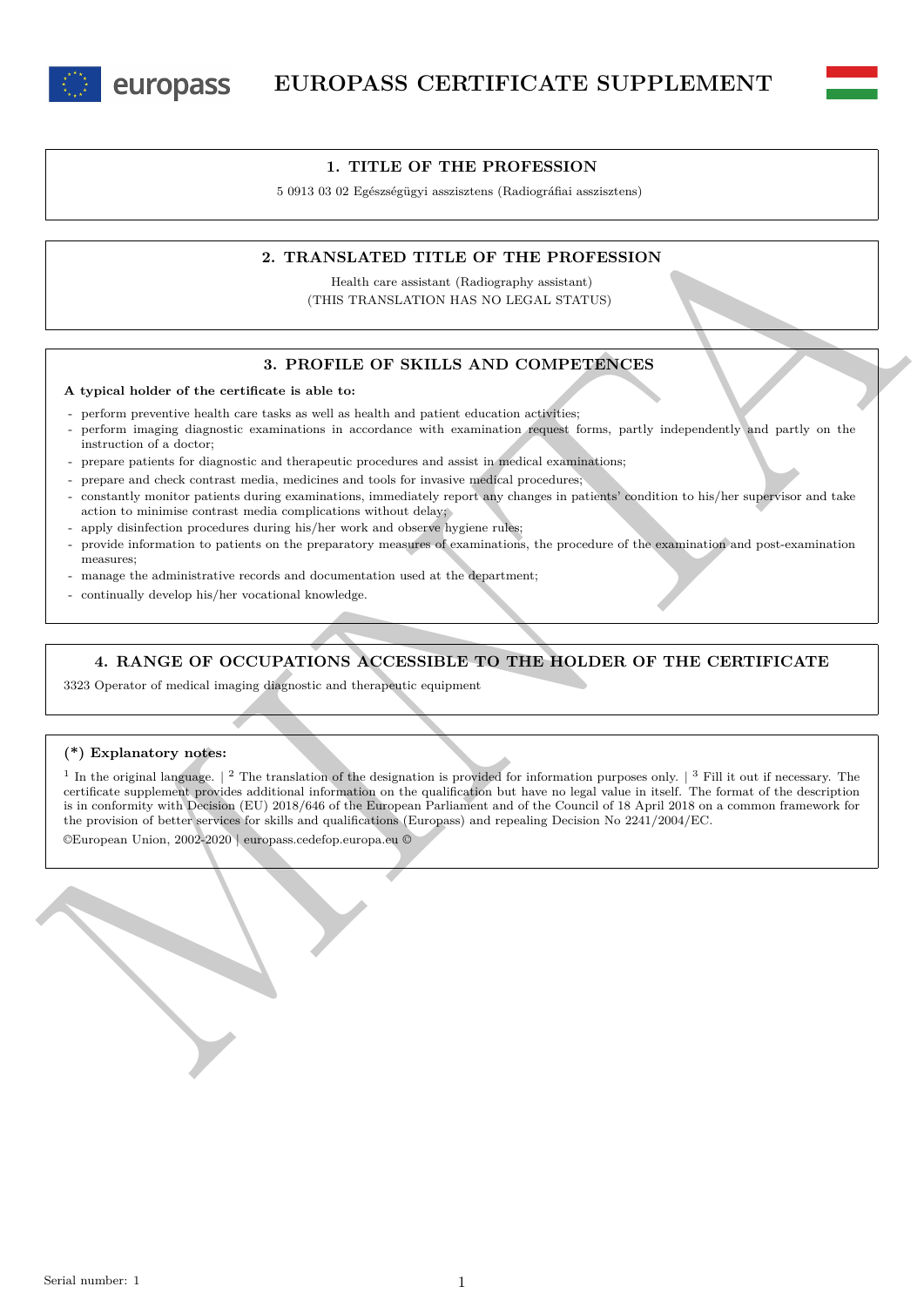| Name and status of the authority issuing the<br>certificate                                                                                                                                                                                                                                                                            | Name and status of the national/regional authority                                                                                                                                                                                                                                                                                                                                                                                                                                                                                                                                                                                                                                                                                                                                                               |      |
|----------------------------------------------------------------------------------------------------------------------------------------------------------------------------------------------------------------------------------------------------------------------------------------------------------------------------------------|------------------------------------------------------------------------------------------------------------------------------------------------------------------------------------------------------------------------------------------------------------------------------------------------------------------------------------------------------------------------------------------------------------------------------------------------------------------------------------------------------------------------------------------------------------------------------------------------------------------------------------------------------------------------------------------------------------------------------------------------------------------------------------------------------------------|------|
|                                                                                                                                                                                                                                                                                                                                        | providing accreditation/recognition of the certificate                                                                                                                                                                                                                                                                                                                                                                                                                                                                                                                                                                                                                                                                                                                                                           |      |
|                                                                                                                                                                                                                                                                                                                                        | Ministry for Innovation and Technology                                                                                                                                                                                                                                                                                                                                                                                                                                                                                                                                                                                                                                                                                                                                                                           |      |
| Level of the certificate (national or international)                                                                                                                                                                                                                                                                                   | Grading scale / Pass requirements                                                                                                                                                                                                                                                                                                                                                                                                                                                                                                                                                                                                                                                                                                                                                                                |      |
| NQF level: 5                                                                                                                                                                                                                                                                                                                           | Five -grade: 5 excellent                                                                                                                                                                                                                                                                                                                                                                                                                                                                                                                                                                                                                                                                                                                                                                                         |      |
| EQF level: 5                                                                                                                                                                                                                                                                                                                           | $4\overline{ }$<br>good                                                                                                                                                                                                                                                                                                                                                                                                                                                                                                                                                                                                                                                                                                                                                                                          |      |
| Digital Competence Framework level: 5                                                                                                                                                                                                                                                                                                  | satisfactory<br>3<br>$\overline{2}$<br>pass                                                                                                                                                                                                                                                                                                                                                                                                                                                                                                                                                                                                                                                                                                                                                                      |      |
|                                                                                                                                                                                                                                                                                                                                        | $\mathbf{1}$<br>fail                                                                                                                                                                                                                                                                                                                                                                                                                                                                                                                                                                                                                                                                                                                                                                                             |      |
|                                                                                                                                                                                                                                                                                                                                        | The prerequisite of being eligible to sit for a sectoral basic examination<br>is the successful completion of all the required training courses, or the<br>recognised prior learning should incorporate the requirements of the<br>sectoral basic examination. The prerequisite of being eligible to sit for<br>a vocational examination is the successful completion of all the training<br>courses and the uninterrupted professional practice required. In case<br>the student is required to pass a sectoral basic examination, latter shall<br>be recognised with the following weighting:<br>The result of the basic sectoral examination will be computed into that<br>of the vocational examination with the following weighting: Sectoral<br>basic examination: $10\%$ , Vocational examination: $90\%$ |      |
| Certificate number: CXK A                                                                                                                                                                                                                                                                                                              | Designation of the theoretical and practical subjects of the<br>sectoral basic examination and the vocational examination and<br>their grades according to a five-grade scale                                                                                                                                                                                                                                                                                                                                                                                                                                                                                                                                                                                                                                    |      |
| Serial number: 123456                                                                                                                                                                                                                                                                                                                  | Sectoral basic examination : The examination was passed based on<br>recognised prior learning                                                                                                                                                                                                                                                                                                                                                                                                                                                                                                                                                                                                                                                                                                                    |      |
| Certificate issue date: 2022.05.05                                                                                                                                                                                                                                                                                                     | Vocational examination                                                                                                                                                                                                                                                                                                                                                                                                                                                                                                                                                                                                                                                                                                                                                                                           |      |
|                                                                                                                                                                                                                                                                                                                                        | central interactive                                                                                                                                                                                                                                                                                                                                                                                                                                                                                                                                                                                                                                                                                                                                                                                              |      |
|                                                                                                                                                                                                                                                                                                                                        | Theoretical basis of imaging diagnostic examinations<br>project exercise                                                                                                                                                                                                                                                                                                                                                                                                                                                                                                                                                                                                                                                                                                                                         | 5    |
|                                                                                                                                                                                                                                                                                                                                        | Performance of imaging diagnostic examinations                                                                                                                                                                                                                                                                                                                                                                                                                                                                                                                                                                                                                                                                                                                                                                   | 5    |
|                                                                                                                                                                                                                                                                                                                                        |                                                                                                                                                                                                                                                                                                                                                                                                                                                                                                                                                                                                                                                                                                                                                                                                                  |      |
|                                                                                                                                                                                                                                                                                                                                        | Result of the vocational examination in percentage                                                                                                                                                                                                                                                                                                                                                                                                                                                                                                                                                                                                                                                                                                                                                               | 100% |
|                                                                                                                                                                                                                                                                                                                                        | Result of the vocational examination with grades                                                                                                                                                                                                                                                                                                                                                                                                                                                                                                                                                                                                                                                                                                                                                                 | 5    |
| Access to next level of education/training                                                                                                                                                                                                                                                                                             | <b>International agreements</b>                                                                                                                                                                                                                                                                                                                                                                                                                                                                                                                                                                                                                                                                                                                                                                                  |      |
|                                                                                                                                                                                                                                                                                                                                        |                                                                                                                                                                                                                                                                                                                                                                                                                                                                                                                                                                                                                                                                                                                                                                                                                  |      |
| To higher education<br>Other information concerning the vocational training process                                                                                                                                                                                                                                                    |                                                                                                                                                                                                                                                                                                                                                                                                                                                                                                                                                                                                                                                                                                                                                                                                                  |      |
| Legal basis                                                                                                                                                                                                                                                                                                                            |                                                                                                                                                                                                                                                                                                                                                                                                                                                                                                                                                                                                                                                                                                                                                                                                                  |      |
| Government Decree 12/2020 (II. 7.) on the Implementation of the Vocational Education and Training Act,<br>Government Decree 319/2020 (VII. 1.) on the amendment of Government Decree 12/2020 (II. 7.) on the Implementation of the Vocational<br>Education and Training Act,<br>Act LXXX of 2019 on Vocational Education and Training. |                                                                                                                                                                                                                                                                                                                                                                                                                                                                                                                                                                                                                                                                                                                                                                                                                  |      |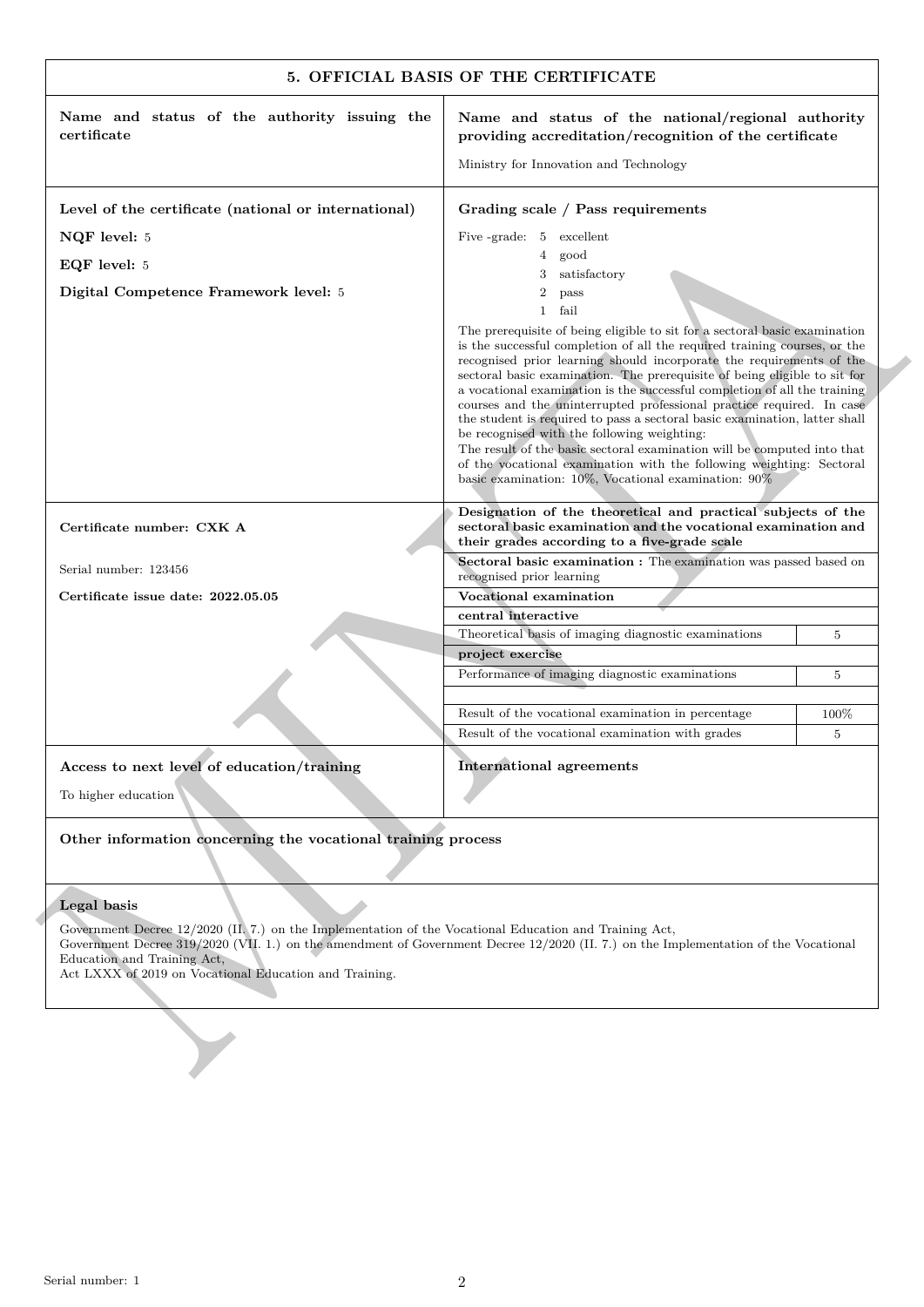# **6. OFFICIALLY RECOGNISED WAYS OF ACQUIRING THE CERTIFICATE SUPPLEMENT**

Endry recent<br>
Convergence of the regard of the regard of the convergence of the convergence of the regard<br>
Convergence of the regard Party of the regard Party of the regard<br>
Party control (Convergence) and the regard of t Description of the sectoral basic training and the theoretical and practical vocational training Distribution of the total number of hours of the programme Total duration of the education/training 2380 hours 2380 hours **Entry requirements:** - For a 5-yer vocational training programme, elementary school qualification, for a 2-year vocational training programme, secondary school-leaving certificate is necessary Career aptitude test is required **Further information:** VOCATIONAL PRACTICAL SUBJECT HOURS AND LOURS HOURS AND LOURS AND LOURS AND LOURS AND LOURS AND LOURS AND LOURS AND LOURS AND LOURS AND LOURS AND LOURS AND LOURS AND LOURS AND LOURS AND LOURS AND LOURS AND LOURS AND LOURS A Targeted medication 12 hours and 12 hours and 12 hours and 12 hours and 12 hours and 12 hours and 12 hours and 12 hours and 12 hours and 12 hours and 12 hours and 12 hours and 12 hours and 12 hours and 12 hours and 12 hour Complex clinical simulation practice 12 hours and 12 hours and 12 hours and 12 hours and 12 hours and 12 hours and 12 hours and 12 hours and 12 hours and 12 hours and 12 hours and 12 hours and 12 hours and 12 hours and 12 Vital signs and injection practices 12 hours and 12 hours and 12 hours and 12 hours and 12 hours and 12 hours and 12 hours and 12 hours and 12 hours and 12 hours and 12 hours and 12 hours and 12 hours and 12 hours and 12 h Cell biology 12 hour General nursing and care 12 hours and care 12 hours and care 12 hours and care 12 hours and care 12 hours and care 12 hours and care 12 hours and care 12 hours and care 12 hours and care 12 hours and care 12 hours and care General laboratory knowledge 12 hours and 12 hours and 12 hours and 12 hours and 12 hours and 12 hours and 12 hours and 12 hours and 12 hours and 12 hours and 12 hours and 12 hours and 12 hours and 12 hours and 12 hours an Basic rehabilitation knowledge and physiotherapy 12 hours 12 hours 12 hours 12 hours 12 hours 12 hours 12 hours 12 hours 12 hours 12 hours 12 hours 12 hours 12 hours 12 hours 12 hours 12 hours 12 hours 12 hours 12 hours 12 Internal medicine and care 12 hours and 12 hours and 12 hours and 12 hours and 12 hours and 12 hours and 12 hours and 12 hours and 12 hours and 12 hours and 12 hours and 12 hours and 12 hours and 12 hours and 12 hours and Surgery and care 12 hours and 12 hours and 12 hours and 12 hours and 12 hours and 12 hours and 12 hours and 12 hours and 12 hours and 12 hours and 12 hours and 12 hours and 12 hours and 12 hours and 12 hours and 12 hours a Knowledge of clinical diseases and their treatment 12 hour 12 hour 12 hour Clinical practice 12 hours and 12 hours and 12 hours and 12 hours and 12 hours and 12 hours and 12 hours and 12 hours and 12 hours and 12 hours and 12 hours and 12 hours and 12 hours and 12 hours and 12 hours and 12 hours X-ray imaging 12 hour two states of the states of the states of the states of the states of the states of the states of the states of the states of the states of the states of the states of the states of the states of the Radiation protection – dosimetry 12 hours and 12 hours and 12 hours and 12 hours and 12 hours and 12 hours and 12 hours and 12 hours and 12 hours and 12 hours and 12 hours and 12 hours and 12 hours and 12 hours and 12 hour Breast diagnostics 12 hour contracts 12 hour contracts 12 hour contracts 12 hour contracts 12 hour contracts 12 hour Ultrasound diagnostics 12 hours and 12 hours and 12 hours and 12 hours and 12 hours and 12 hours and 12 hours and 12 hours and 12 hours and 12 hours and 12 hours and 12 hours and 12 hours and 12 hours and 12 hours and 12 h VOCATIONAL THEORETICAL SUBJECT HOURS AND RESERVE HOURS AND RESERVE HOURS AND RESERVE HOURS AND RESERVE HOURS AND RESERVE HOURS AND RESERVE HOURS AND RESERVE HOURS AND RESERVE HOURS AND RESERVE HOURS AND RESERVE HOURS AND R Vocational knowledge 12 hour Vocational foreign language knowledge 12 hours and 12 hours and 12 hours and 12 hours and 12 hours and 12 hours and 12 hours and 12 hours and 12 hours and 12 hours and 12 hours and 12 hours and 12 hours and 12 hours and 12 Basics of medical ethics and patient rights 12 hours 12 hours 12 hours 12 hours 12 hours 12 hours 12 hours 12 hours 12 hours 12 hours 12 hours 12 hours 12 hours 12 hours 12 hours 12 hours 12 hours 12 hours 12 hours 12 hour Basics of communication 12 hours and 12 hours and 12 hours and 12 hours and 12 hours and 12 hours and 12 hours and 12 hours and 12 hours and 12 hours and 12 hours and 12 hours and 12 hours and 12 hours and 12 hours and 12 Anatomy of the human body 12 hours and 12 hours and 12 hours and 12 hours and 12 hours and 12 hours and 12 hours and 12 hours and 12 hours and 12 hours and 12 hours and 12 hours and 12 hours and 12 hours and 12 hours and 1 Basics of first aid 12 hours and 12 hours and 12 hours and 12 hours and 12 hours and 12 hours and 12 hours and 12 hours and 12 hours and 12 hours and 12 hours and 12 hours and 12 hours and 12 hours and 12 hours and 12 hour Work safety, patient safety 12 hours at 12 hours and 12 hours at 12 hours and 12 hours at 12 hours and 12 hours at 12 hours and 12 hours at 12 hours and 12 hours at 12 hours and 12 hours at 12 hours and 12 hours at 12 hour Basic nursing and care 12 hours and care 12 hours and care 12 hours and care 12 hours and care 12 hours and care 12 hours and care 12 hours and care 12 hours and care 12 hours and care 12 hours and care 12 hours and care 1 Targeted medication 12 hours and 12 hours and 12 hours and 12 hours and 12 hours and 12 hours and 12 hours and 12 hours and 12 hours and 12 hours and 12 hours and 12 hours and 12 hours and 12 hours and 12 hours and 12 hour Basics of professional chemistry and biochemistry 12 hour Basics of professional physics and biophysics 12 hour 12 hour Health informatics 12 hour Medical terminology 12 hours and 12 hours and 12 hours and 12 hours and 12 hours and 12 hours and 12 hours and 12 hours and 12 hours and 12 hours and 12 hours and 12 hours and 12 hours and 12 hours and 12 hours and 12 hour Basics of health law and ethics 12 hours and the set of the set of the set of the set of the set of the set of the set of the set of the set of the set of the set of the set of the set of the set of the set of the set of t Cell biology 12 hours and 12 hours and 12 hours and 12 hours and 12 hours and 12 hours and 12 hours and 12 hours and 12 hours and 12 hours and 12 hours and 12 hours and 12 hours and 12 hours and 12 hours and 12 hours and 1 The human body and its functioning 12 hours and 12 hours and 12 hours and 12 hours and 12 hours and 12 hours and 12 hours and 12 hours and 12 hours and 12 hours and 12 hours and 12 hours and 12 hours and 12 hours and 12 ho Basic hygiene measures 12 hours and 12 hours and 12 hours and 12 hours and 12 hours and 12 hours and 12 hours and 12 hours and 12 hours and 12 hours and 12 hours and 12 hours and 12 hours and 12 hours and 12 hours and 12 h General nursing and care 12 hours and care 12 hours and care 12 hours and care 12 hours and care 12 hours and care 12 hours and care 12 hours and care 12 hours and care 12 hours and care 12 hours and care 12 hours and care Basic pharmacology knowledge 12 hours and 12 hours and 12 hours and 12 hours and 12 hours and 12 hours and 12 hours and 12 hours and 12 hours and 12 hours and 12 hours and 12 hours and 12 hours and 12 hours and 12 hours an Communication 12 hour General laboratory knowledge 12 hours and 12 hours and 12 hours and 12 hours and 12 hours and 12 hours and 12 hours and 12 hours and 12 hours and 12 hours and 12 hours and 12 hours and 12 hours and 12 hours and 12 hours an Basic rehabilitation knowledge and physiotherapy 12 hours 12 hours 12 hours 12 hours 12 hours 12 hours 12 hours 12 hours 12 hours 12 hours 12 hours 12 hours 12 hours 12 hours 12 hours 12 hours 12 hours 12 hours 12 hours 12 Basics of sociology 12 hour Basics of psychology 12 hours and 12 hours and 12 hours and 12 hours and 12 hours and 12 hours and 12 hours and 12 hours and 12 hours and 12 hours and 12 hours and 12 hours and 12 hours and 12 hours and 12 hours and 12 hou Public health, health promotion 12 hour 12 hour 12 hour Basic pedagogical and patient education knowledge 12 hour 12 hour Internal medicine and care 12 hour Surgery and care 12 hours and 12 hours and 12 hours and 12 hours and 12 hours and 12 hours and 12 hours and 12 hours and 12 hours and 12 hours and 12 hours and 12 hours and 12 hours and 12 hours and 12 hours and 12 hours a Knowledge of clinical diseases and their treatment 12 hours 12 hours 12 hours 12 hours 12 hours 12 hours 12 hours 12 hours 12 hours 12 hours 12 hours 12 hours 12 hours 12 hours 12 hours 12 hours 12 hours 12 hours 12 hours Obstetrical and gynaecological clinical practice 12 hour Neurological clinical practice 12 hours and 12 hours and 12 hours and 12 hours and 12 hours and 12 hours and 12 hours and 12 hours and 12 hours and 12 hours and 12 hours and 12 hours and 12 hours and 12 hours and 12 hours